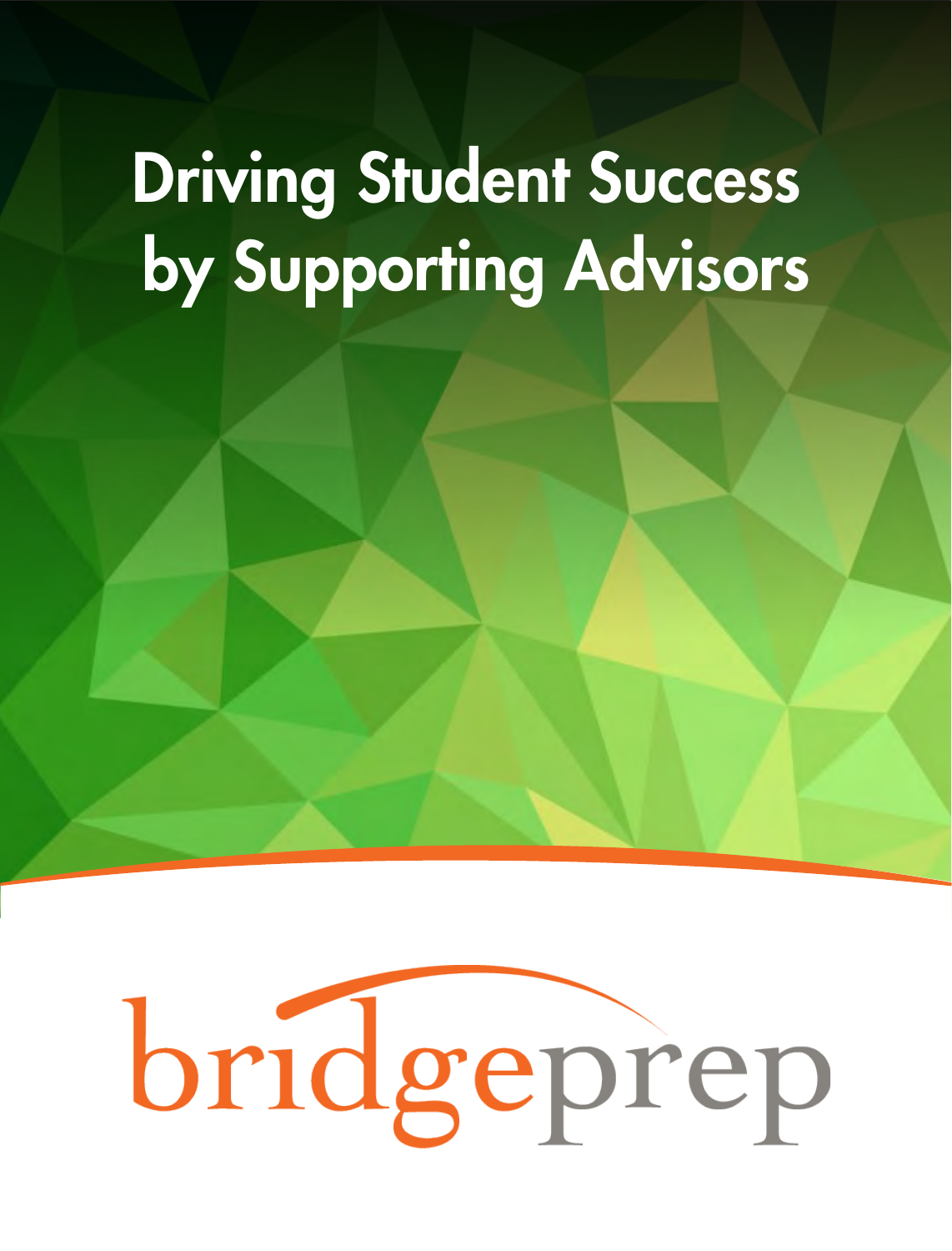With the mounting pressure placed on student's today a clear direction is a necessity for success. Students must grapple with life decisions in the form of financial, academic, and career. Luckily for most students they are not alone, most institutions support students by assigning counselors. Today more than ever before advisors must do everything in their power to help students navigate a path towards success.

Advisors are an important part of the student experience. Students who develop a relationship with their advisor are more likely to persist and graduate. Less than 20% of students from the lowest income bracket complete a bachelor's degree in six years. For many of these students, advisors can play a crucial role in bridging the completion gap. According to a recent study from the U.S. Department of Education, the institutions with the highest completion rates for Pell-eligible students are also institutions that have developed strong systems of student support.

The quality of the student-advisor relationship can have a significant impact on future success and better decisions. There are a variety of attributes that make for a positive relationship. The advisor has one of the most difficult roles yet important roles in a student's life.



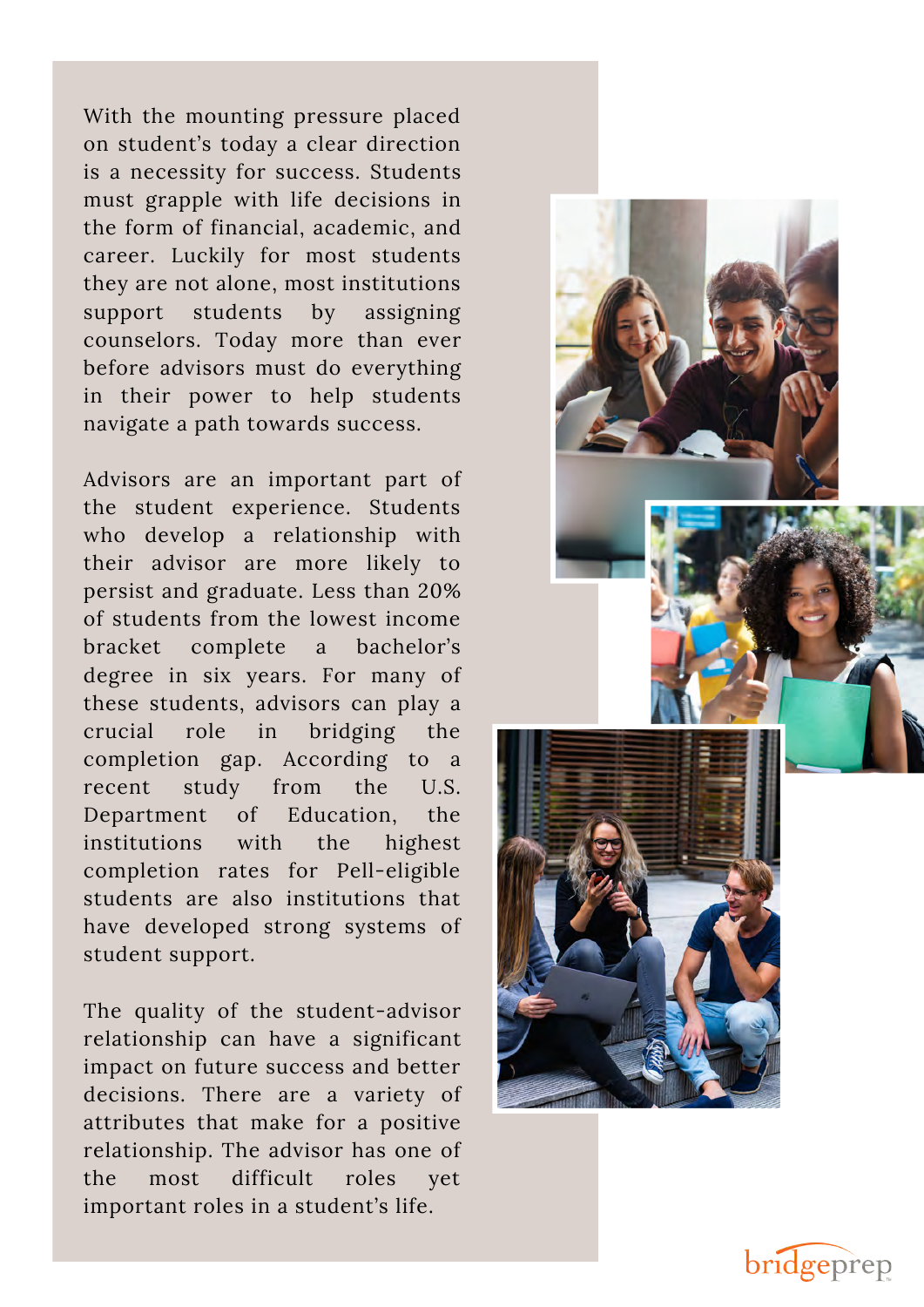### *Simplicity*

Advising resources should be easy to find. If students must wade through pages of irrelevant material or a confusing website to get what they need, they are likely to give up and may be less inclined to engage with advising in person. Instead, institutions can leverage their website, student portals, apps, and social media to help students answer basic questions.

#### *Assessments*

Assessments are a great way to generate feedback students can use to improve their performance and help with decision making. Often assessment results reveal blind spots and opportunities that the student has not considered. This discovery saves time and uncovers possible options. The goal is for the student to use the information to make more informed decisions. This is great news but often the next step in the process produces one simple yet important question, "now what"? The assessment provides a one-dimensional snapshot that needs to be followed up with an opportunity to dive deeper, build knowledge and establish important skills. The assessment is a hypothesis that needs to be tested and continuously challenge. Often advisors use assessments as the solution when the assessment is the start of exploration.



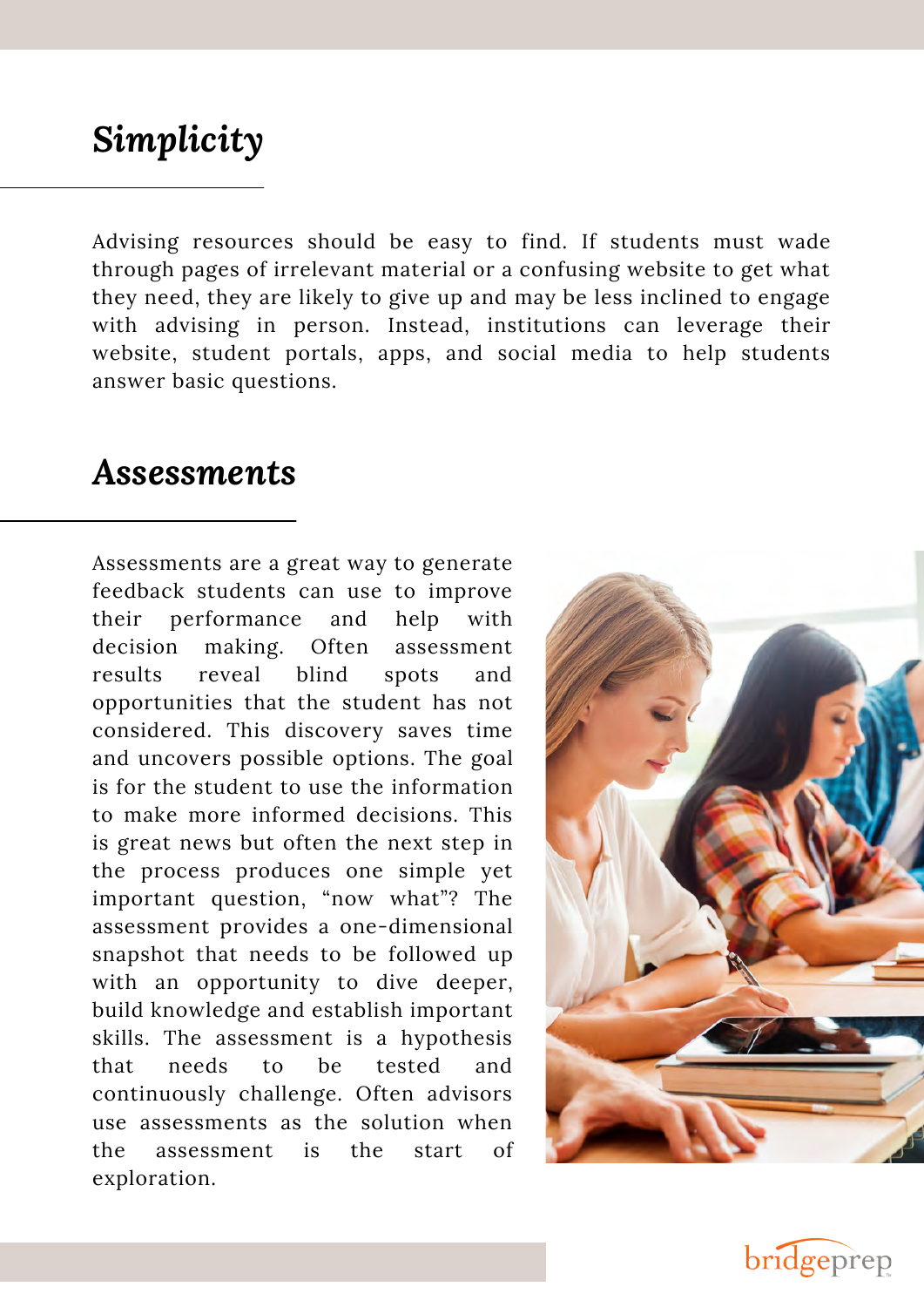## *Creating a Plan of Action*

The journey should begin with a plan, at least successful one's do. One primary role for an advisor is to help the student architect a plan for success. The advisor helps the student with the structure and acts like a sounding board in the creation of the plan. The plan should include specific goals (both short and long-term), a clear strategy and a measurable action plan. This allows the advisor to pull from a variety of experiences to help the student create a customize plan that should be updated periodically.



#### *Active Participation*

Often the most difficult part of the advisor's role is communicating with students who may be in trouble and guiding them to the best action. Students feel most positive about advising sessions in which they receive clear advice or information from their advisor and play an active role in decision making. Advisors that engage students in dialogue, take the time to build relationships, and celebrate students' achievements can more effectively support students as they navigate difficult decisions.